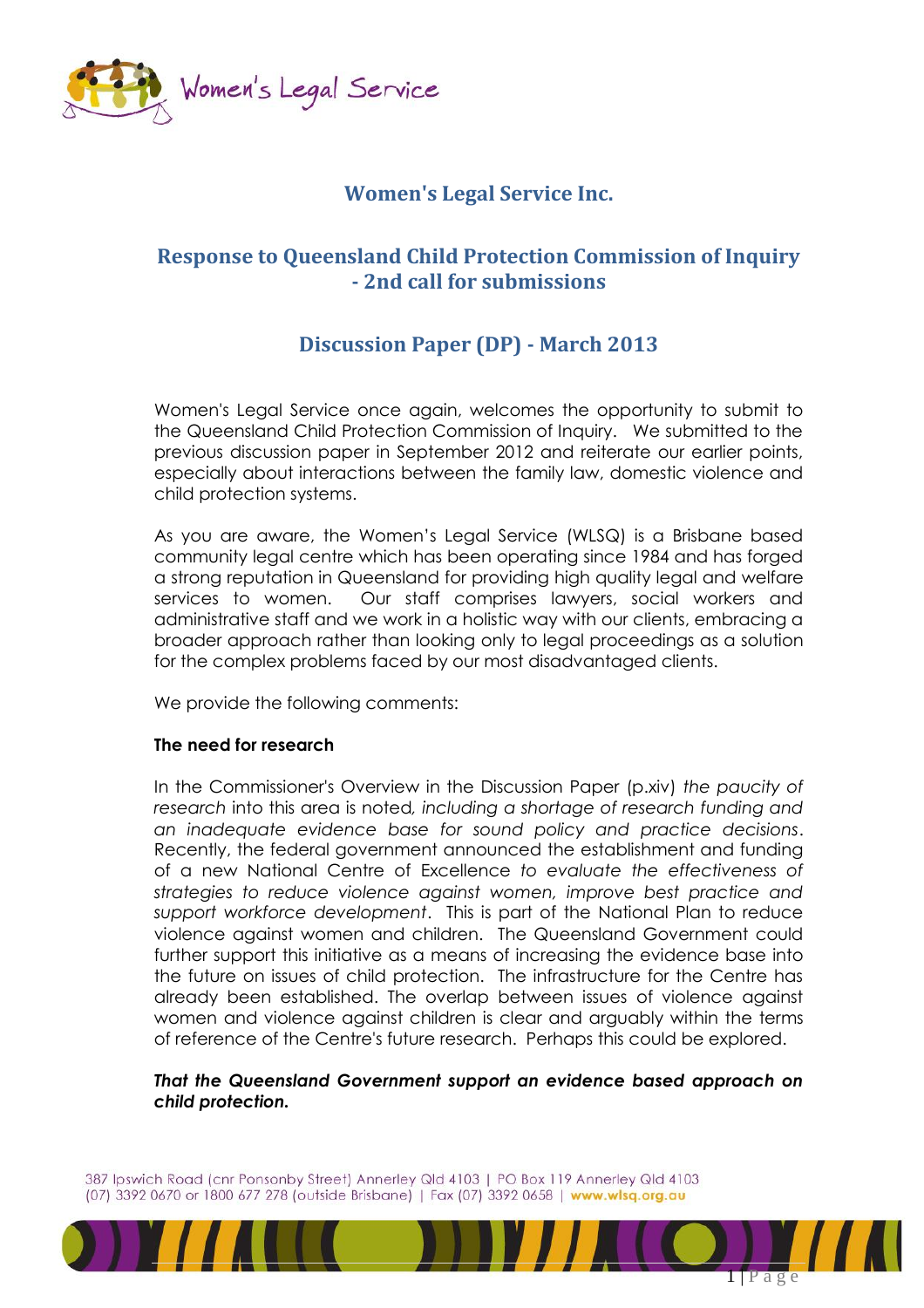*That the terms of reference of the newly established National Centre of Excellence be investigated to determine whether they are able to develop research on best practice approaches and responses in child protection but otherwise, funding of an ongoing research body to develop an evidence base for sound policy and practice should be established in Queensland.*

*That the current Inquiry investigate the research and practice basis for recognised best practice processes internationally.*

## **Interface between child protection, family law domestic violence**

In our previous submission, we spoke about the overlap between family law, child protection and domestic violence. We reiterate and support our previous comments and advise it is an ongoing issue that has been identified for 20 or more years without any real positive progess women are told by DoCS to leave their abusive partner otherwise their children will be taken and to seek protection under family law where they are given strong messages about sharing parenting and ongoing contact in the family law system. This pressure on women has not, in our experience been significantly alleviated by the amendments to the Family Law Act, introduced in 2012. There is also the ongoing issue about focus and blame on the mother in a domestic violence situation and a lack of accountability for the perpetrator of the violence.

Since the last discussion paper the Commission for Children and Young People and the Child Guardian has released its report: *Fatal Assault and neglect of Queensland children report (February 2013)* relating to child deaths between 2004 - 2006.

Key findings were that:

- domestic homicide was the most common category of death examined in the project sample, more than double the occurrence of fatal child abuse which was the next most common category of death.
- In more than half of all domestic homicides there was evidence that a breakdown in the parental relationship was a factor.
- In 81% of fatal assault and neglect child deaths, the child's family had a protection history;
- In 81% the child was known to the DoCS within 3 years of the death.
- In 88% of cases, at least one of the child's parents had a criminal history.
- 63% had a domestic violence history.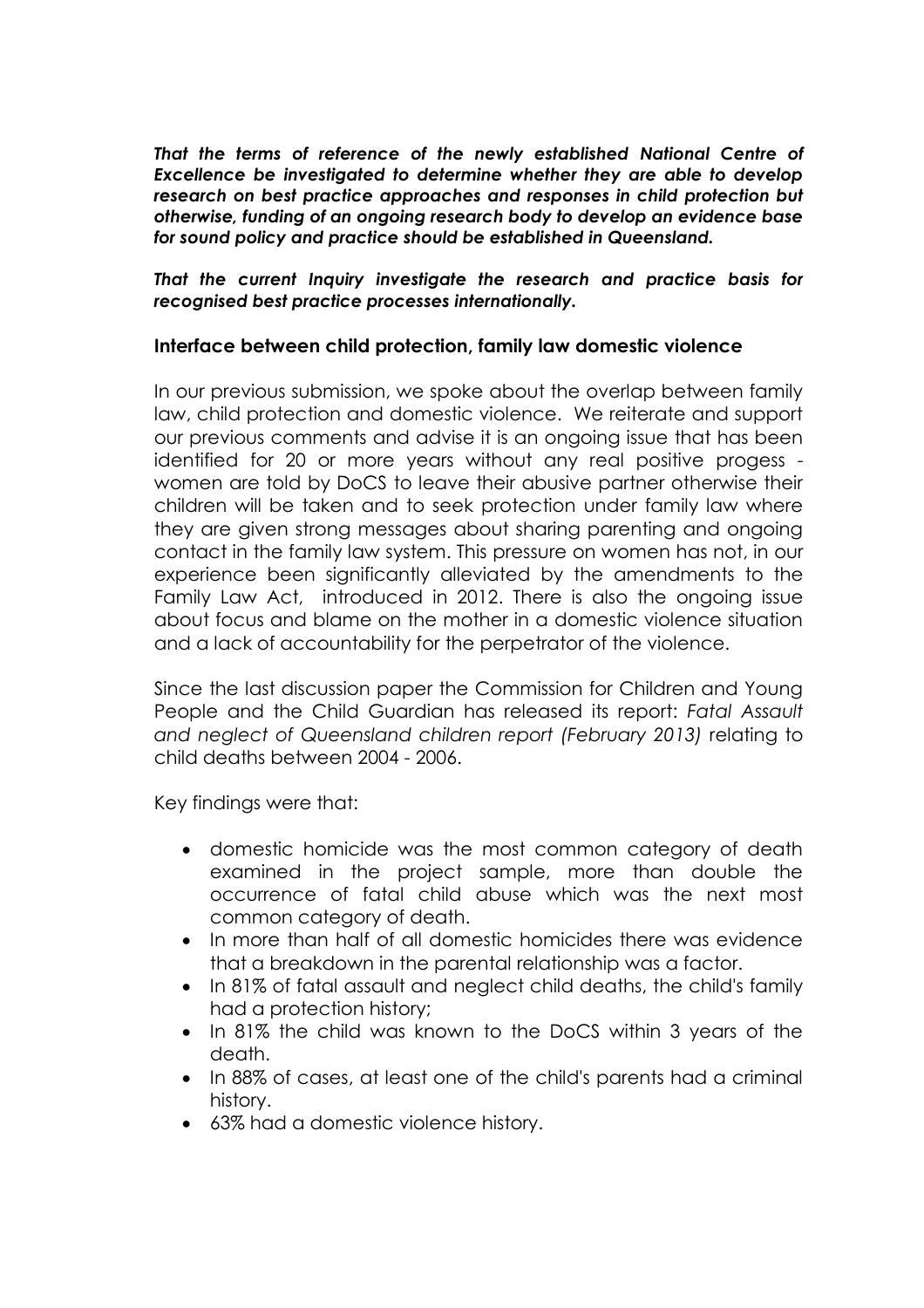63% had a history of drug or alcohol abuse.

The overlap is clear and a stronger multi-agency partnerships between domestic violence services and child protection (and probably family law agencies) is, we believe required.

These statistics clearly suggest a failure by DoCS to identify and respond appropriately to these families including intervening and providing support and assistance at an earlier stage prior to the crisis.

### **Greenbook Initiative in the United States**

In the late 1990's in the United States work began on interventions in families where there was the co-existence of domestic violence and, what they term, child maltreatment. This became known as the *Greenbook Project*. It recognised there was a lack of trust and suspicion between the domestic violence and child protection sector, notwithstanding they were invariably working with the same families.

The project involved the implementation of the Greenbook guidelines (previously developed) and putting them into day to day practice. It was a 'system's change initiative' undertaken by the US Department of Justice.

The final evaluation report *The Greenbook Initiative Final Evaluation Report 2008* is available online. WLSQ has no 'on the ground' information about the value or success of the project, however, it is interesting to consider and learn from their experience. The following information has been lifted directly from the final evaluation report.

### *The Greenbook stated:*

*Child Protective Services, domestic violence agencies, juvenile courts and neighborhood residents should provide leadership to bring communities together to collaborate for the safety, well-being and stability of children and families.* 

*It established a collaborative foundation between agencies. The Greenbook further recommended specific policy and practice changes within and across the community agencies and organizations that serve families experiencing child maltreatment and domestic violence, particularly child welfare agencies, domestic violence service providers, and dependency courts.* 

### *Lessons Learned from the project:*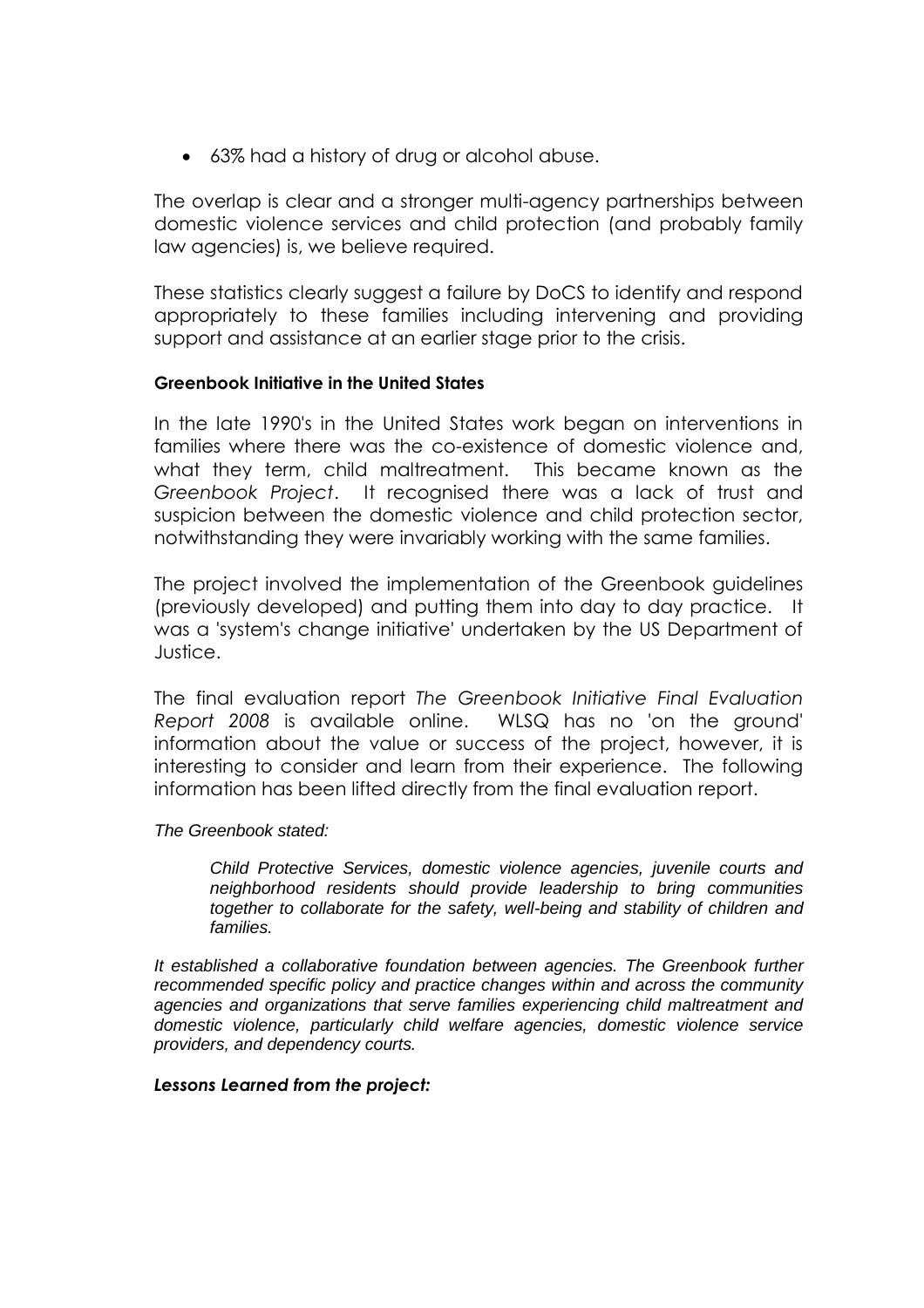*Greenbook grantees' experience and reflections have identified a number of lessons for the implementation of this kind of system and practice change effort. Major lessons include:* 

#### *Accomplishing change requires significant resources and persistent effort.*

*Bringing about change requires time, effort, and other resources. Furthermore, the process of change often is uneven and requires revisiting issues and needs repeatedly over time. Limited staff, funding, and other resources are a challenge to collaborative efforts, especially if there are large differences among partners' resources.* 

*Technical assistance from external consultants was a valuable resource for supporting change through the Greenbook initiative. One of the key roles of technical assistance was to help break down barriers and facilitate communication among partners. In addition, the Greenbook sites provided valuable peer-to-peer support to each other.* 

#### *Shared focus and working together on problems that could not be solved without the efforts of multiple organizations was important for motivating and achieving change.*

*Because child protection and domestic violence are addressed by different organizations, child welfare, domestic violence service providers, and the courts had to work together to achieve Greenbook goals. Staff at all levels of the organizations worked together to carry out the Greenbook work—in the governance board and working groups, in cross-trainings, and in work on individual cases (through the work of domestic violence victim advocates and multidisciplinary case reviews).* 

*This multi-level collaboration forced partner organizations and staff at all levels to address issues of trust, organizational philosophy, differential resources, and problem solving for families. Not all issues were resolved in all cases; challenges related to power, trust, information sharing, and associated issues continued to be faced. By working together, however, the partner organizations in the sites made progress on these issues.* 

#### **Different partners, structures, and activities needed to be involved at different times, both in the larger cross-system collaborative and within systems.**

Achieving system change required work at multiple levels of the organizations and sustained

work over time. Early in the initiative, the sites took time to conduct needs assessments,

relationship building, and other preliminary activities, and saw this effort as important to

successful implementation of the initiative. Practice changes focused initially on improved

identification of co-occurrence within the child welfare system and on training for workers.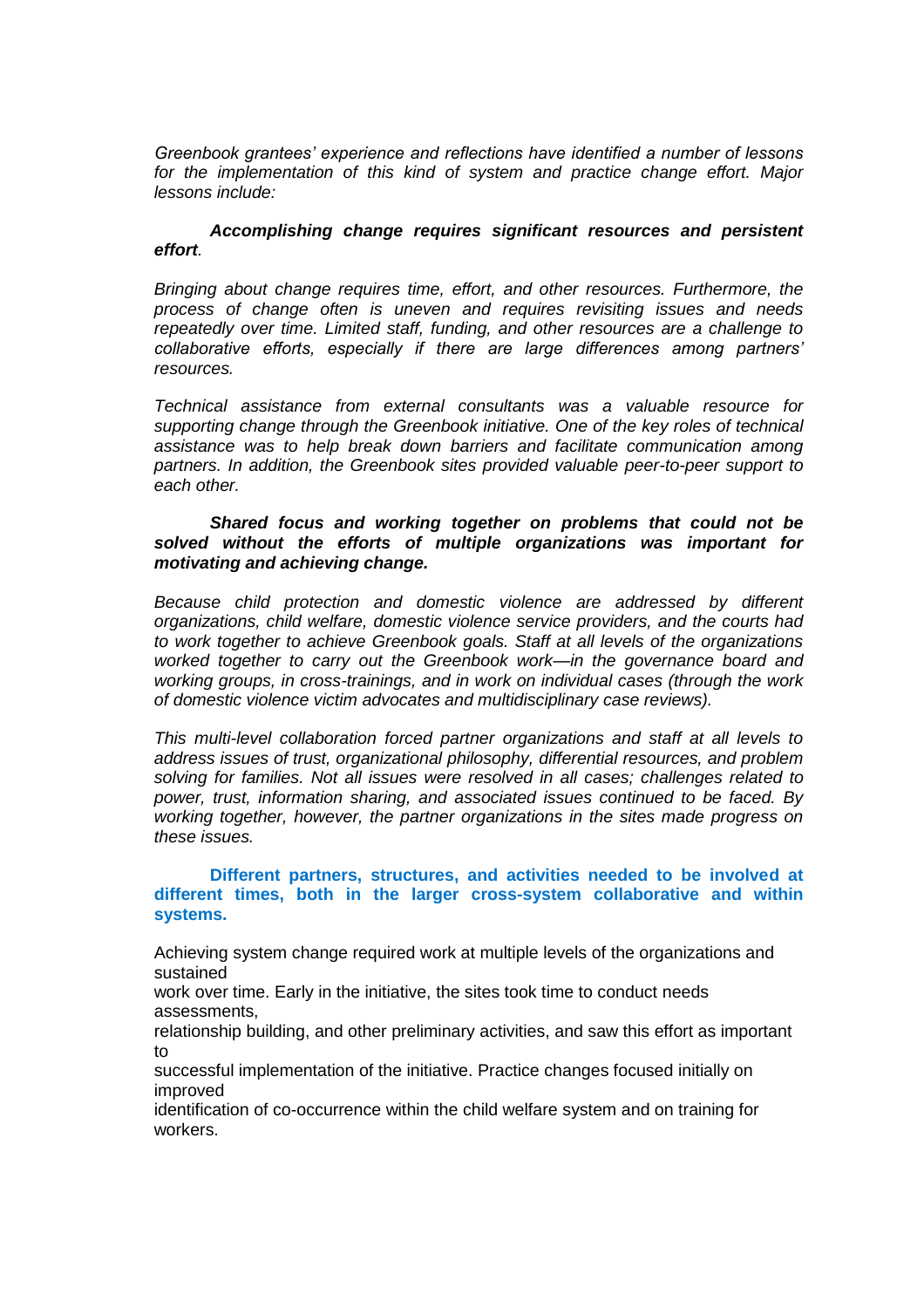Over time, the structure and membership of the collaboratives changed. The structures evolved to include a decision-making body, a larger advisory group, and workgroups that focused on developing and implementing plans in specific areas. The sites added other partners, such as law enforcement or batterer intervention programs, as the initiatives' needs and focus developed. In other instances, changes were less positive. Over time, community and survivor input declined, and several sites noted that they should have devoted more efforts to communicating with and engaging the community. Similarly, lack of collaboration between dependency courts and other courts was identified as a gap in the Greenbook work. Sites varied in the degree and timing of worker involvement. They noted that implementing new policies at the frontline practice level was a challenge because of the gap between leadership and direct service workers, staff workload, high staff turnover and other factors. Once policy or practice was changed administratively, agencies needed to provide training and support for implementation. Several noted that engaging frontline workers earlier could have helped this process.

#### Some particular findings included:

#### *Through the Greenbook initiative, there were changes in practice at the level of work with families and children. The different partner organizations contributed to this change in different ways*

*The Greenbook initiative involved communities and child- and family-serving organizations taking the Greenbook guidelines and putting them into practice in their real day-to-day world for agencies, organizations, families and communities. To bring about change, organizations needed to undertake major changes in activities, operations, and ways of thinking. The literature on the implementation of evidencebased practices provides a framework for undertaking and evaluating change. Successful implementation requires a number of factors, including assessment of need and readiness for change, support of key stakeholders, training and other support for changed practice, and ongoing feedback and adaptation (Fixsen, Naoom, Blasé, Friedman, & Wallace, 2005; Metz, 2007; Metz, Blasé, & Bowie, 2007). The Greenbook demonstration initiative is one of a number of system change initiatives undertaken by the U.S. Department of Justice and other Federal agencies. (For results of the evaluation of the Safe Start initiative for children exposed to violence, see the winter 2008 issue of Best Practices in Mental Health.) Partners contributed in different ways to the collaborations. Judges took a lead role, serving as chairs or members of steering committees, and lending their authority and influence within each community to help the collaborative do its work. Domestic violence service providers were actively involved in the collaborative leadership and working groups. They served particularly as agents for change, ensuring the concerns of domestic violence victims were articulated and their needs addressed. Child welfare undertook substantial change in agency practice. Stakeholders noted that the participation of child welfare agency leaders and their willingness to forge relationships with organizations with which they historically have had troublesome relationships was a facilitator to the Greenbook process.*

#### *Change to Child Welfare Agencies*

*Child welfare agencies were the focus of the majority of systems change activities. Early*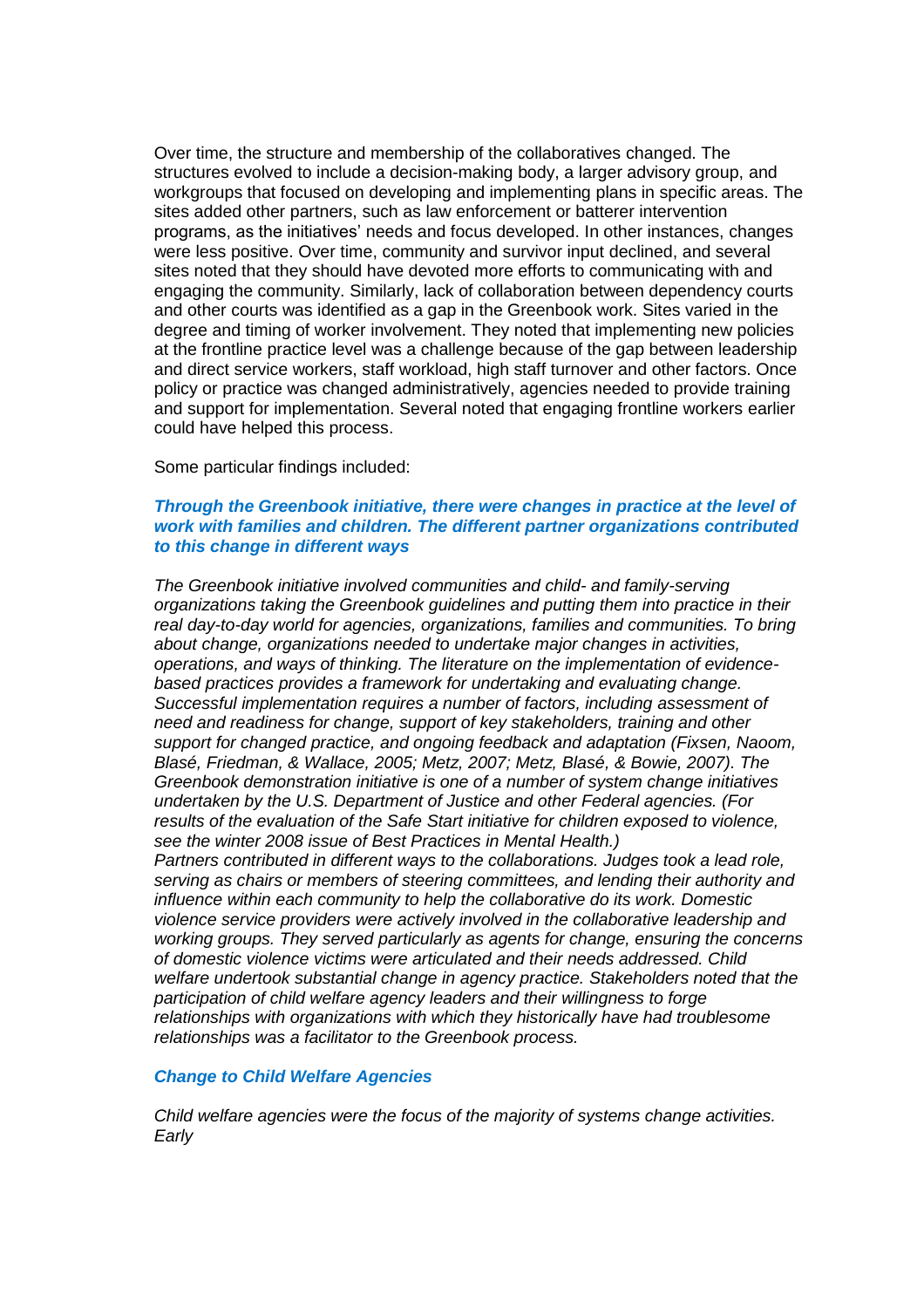*practice-related activities focused on improving identification of co-occurrence through means such as revised intake and screening protocols and staff training. The focus on this area reflected both the perceived gaps in identification of domestic violence in child welfare cases and the fact that this was a relatively well-defined, concrete area for action.*

*Child welfare undertook additional training for caseworkers on domestic violence, cooccurrence, and the impact of domestic violence on children. Child welfare agencies also expanded their use of co-located advocates, multidisciplinary case review, and other arrangements for sharing resources and expertise to address cases involving domestic violence. For example, one site developed a child protection team protocol. All child maltreatment cases presenting with domestic violence were reviewed by a multidisciplinary case planning team that included a domestic violence advocate, and caseworkers were trained on the use of the child protection protocol. Also in this site, guidelines were developed to protect the confidentiality of adult domestic violence victims, and policy was changed so dependency and neglect petitions minimized the use of blaming language related to the non-offending parent. The effects of changed child welfare practice were seen in several areas. Over the course of the initiative, there was an increase in the proportion of child welfare case files that showed evidence of active screening for domestic violence (i.e., domestic violence was indicated by the victim during an interview or on a form as a part of the child welfare case file). The other main area in which change in practice was evident was in referrals to services, which showed increased referrals to treatment services for victims of domestic violence....*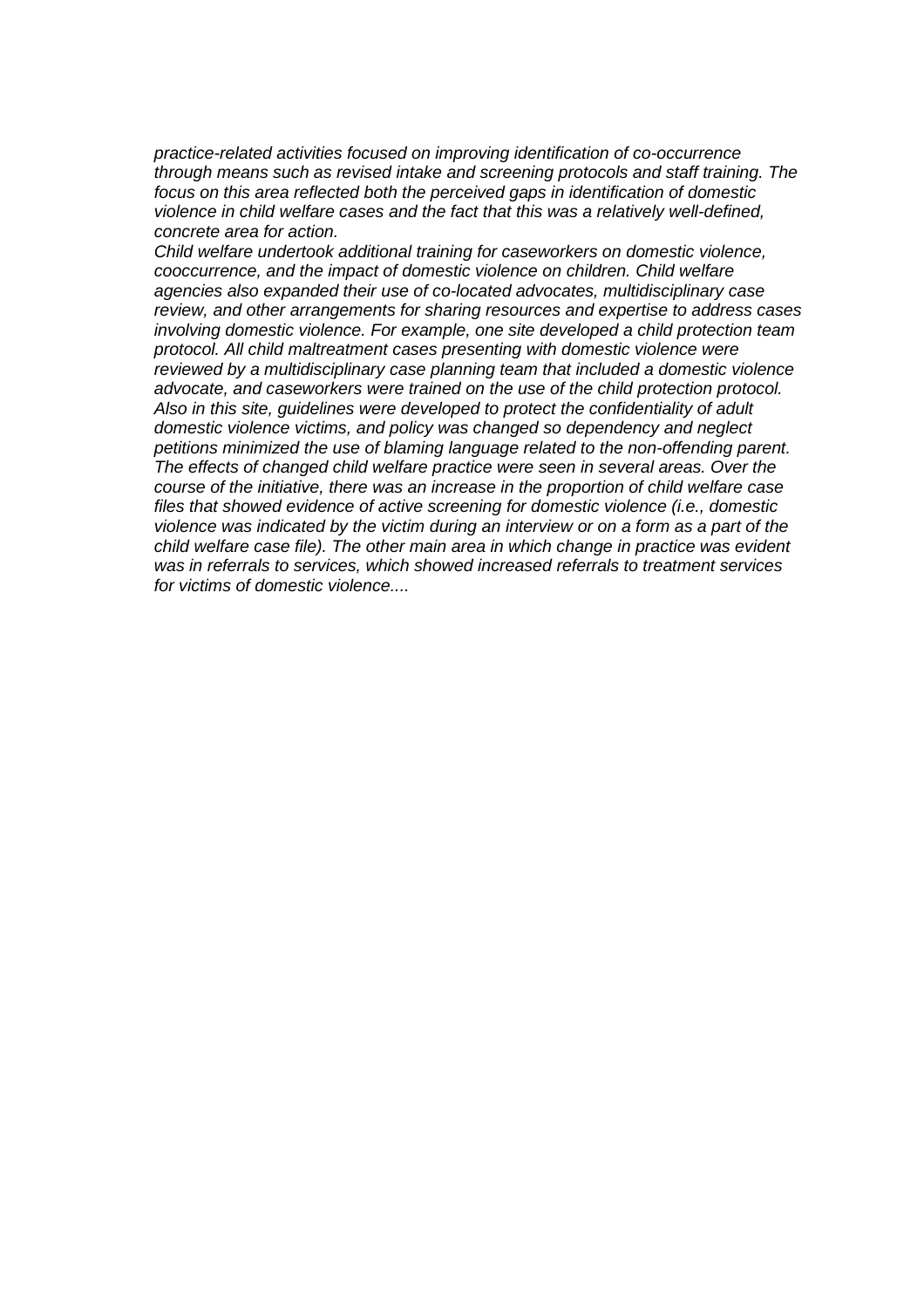## **What about Queensland?**

Clearly the lessons learnt from this overseas experience is that systems change will not happen quickly and a long-term view needs to be taken. Political will and leadership is required.

We would support a similar multi-agency, multi-disciplinary approach to change (as the Greenbook initiative seems to indicate) that brings a domestic violence lens to the child protection system and a recognition that making the mother safe, increases the safety of children.

*That a multi-agency, multi-disciplinary approach to the child protection system be adopted that brings a domestic violence lens to its work and has as one of its core values - that increasing the safety of women increases the safety of children.* 

*That such an approach requires significant resourcing and expertise to assist agency and systems collaboration.*

The need for collaboration can not just be stated as a goal, it will not *happen if it is not backed up by resourcing, training at all levels, the established of common goals and objectives, common language and evaluative processes built in.* 

*Experience and expertise on multi-disciplinary, multi-agency based systems approaches should be sought.*

## **Transparency and Public Accountability**

In our dealings with DoCS over many years there are ongoing problems with accountability and transparency in decision-making and dealings with our clients. This includes-:

- our client's issues and concerns about their children can get ' lost in the system' and not responded to at all and there is no way of following these up.
- There is a lack of publicly accessible written guidelines that establish when a child safety threshold is met and the system will respond and when it won't.
- There is a disconnect between what people believe DoCS will do and what they can actually do/ or their internal mechanisms or policies allow.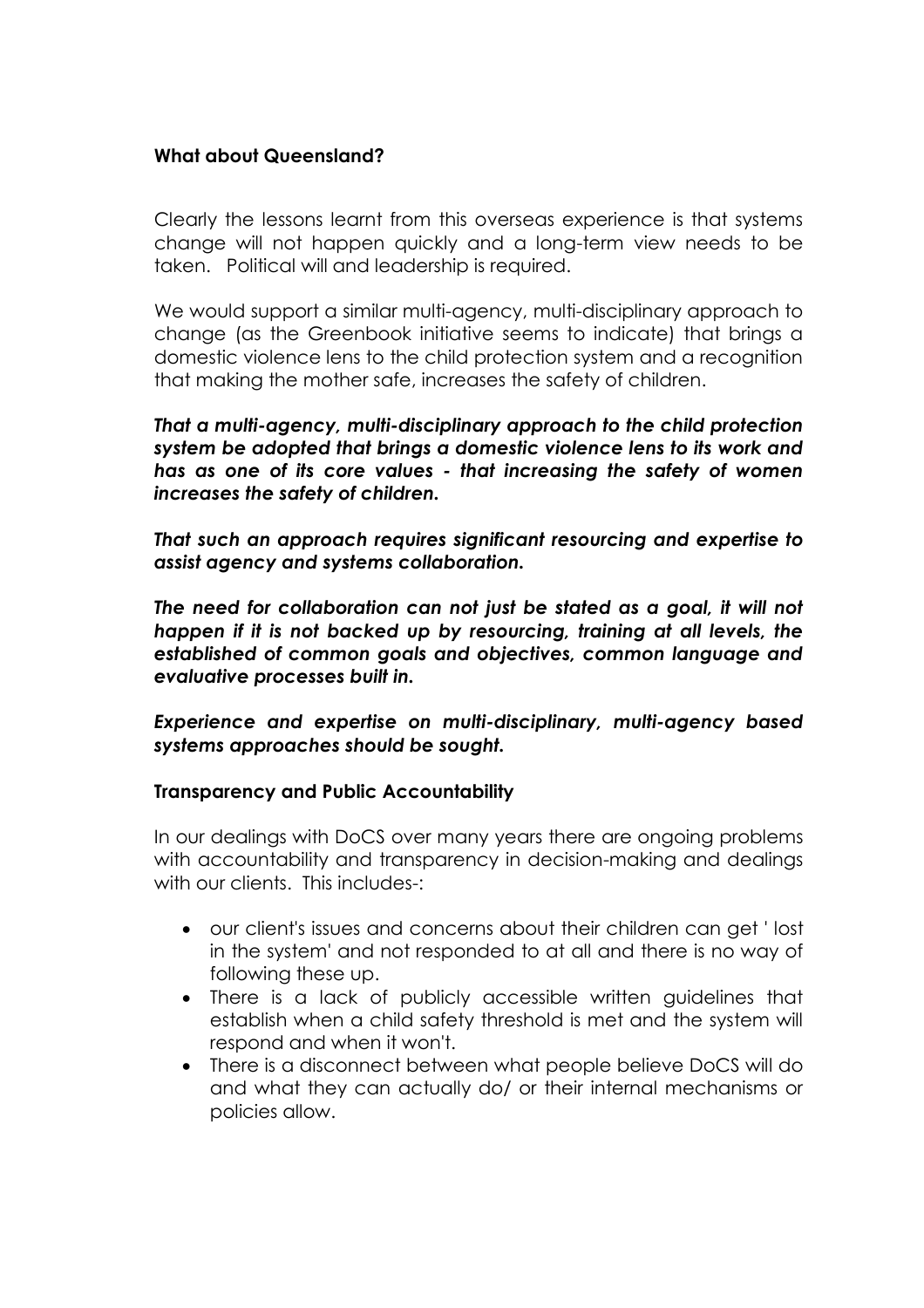The Commission for Children and Young People that is legislated to review child deaths and to promote the interests of child safety in Queensland sits within and is part of the Department of Communities (Child Safety), whose work, in many ways, they are reviewing. It must be difficult to make recommendations concerning their own Department's failures.

The lack of accountability results in inconsistent decision-making in an atmosphere of 'crisis management'.

We believe that a truly independent, statutory body needs to be established and sit in ongoing way to review and monitor any changes recommended by the current review and issues of child safety generally and have a complaints mechanism - an ability to hear, investigate and deal with complaints. It should not be a "toothless tiger".

One idea is the establishment of a parliamentary committee that calls key witnesses, departmental heads and other agencies to review progress. An annual report can be presented to parliament. We would similarly support a permanent parliamentary committee on issues of violence against women in Queensland.

At least the Commission for Children and Young People must be an independent agency, separate from government.

We think that the presence of lawyers in negotiations assists with issues of accountability and transparency. We would support more legal aid to assist these vulnerable families and children to navigate their way through the legal system.

*That a permanent independent body for child safety be established to review and monitor any changes recommended by the current review. One idea is the establishment of a child safety parliamentary committee.* 

*WLSQ similarly supports the establishment of a similar State violence against women parliamentary committee.*

*We support, at least the Commission for Children and Young People become an independent agency, separate from Government.*

*That a person with systems knowledge and established credentials in organisational cultural change be appointed to lead DoCS transition to an open and accountable institution that follows best practice.*